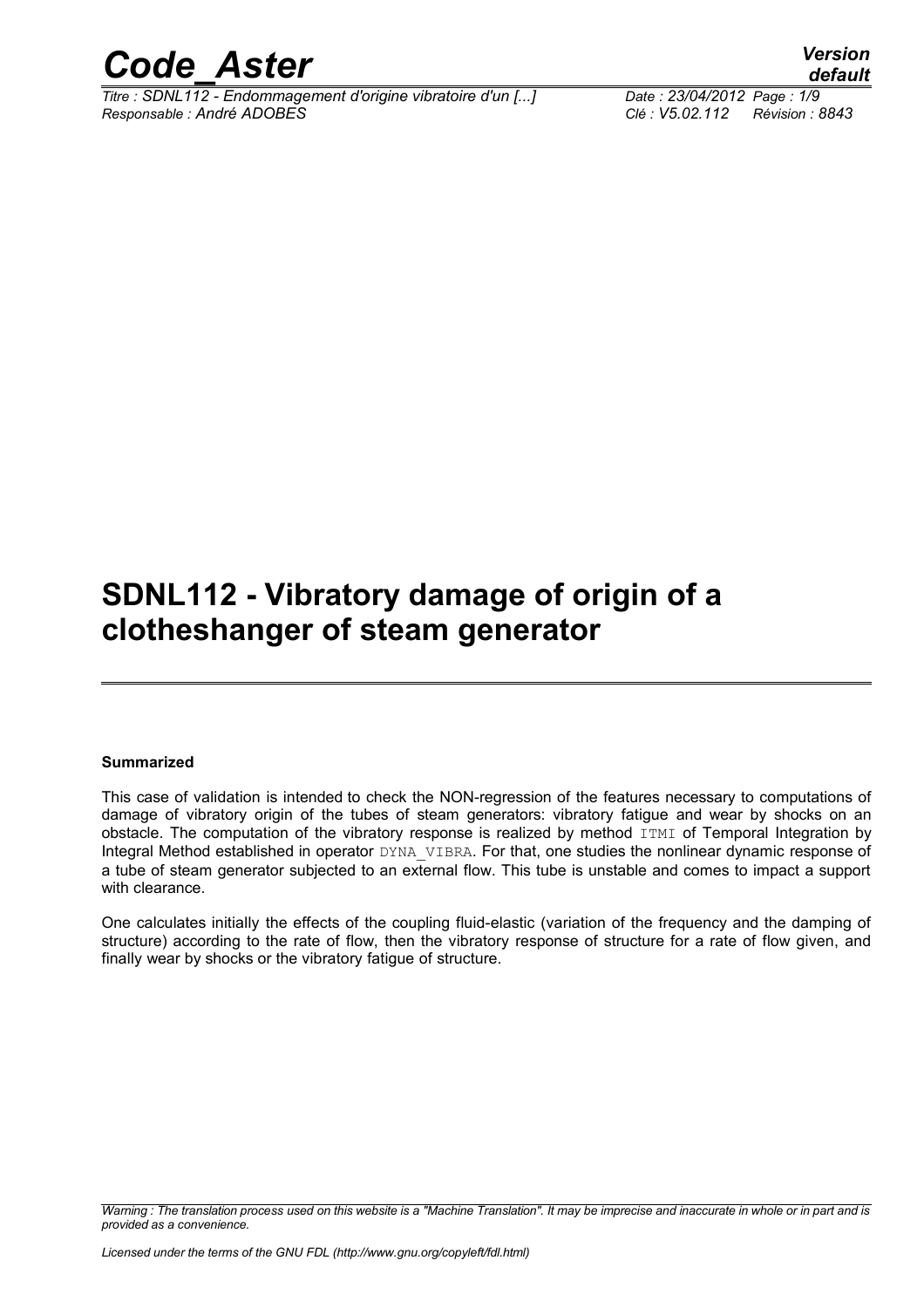*Titre : SDNL112 - Endommagement d'origine vibratoire d'un [...] Date : 23/04/2012 Page : 2/9 Responsable : André ADOBES Clé : V5.02.112 Révision : 8843*

#### **1 Problem of reference**

#### **1.1 Geometry**

the studied structure is connected at the curved zone of a tube of steam generator. It is supposed to be clamped at its two ends *A* and *C* ; these last are supposed to correspond on the way of the tube in the plate top transom of a steam generator. At the point  $B$  top of the clotheshanger (still called apex), the structure is guided in a support with clearance.



#### **Appear 1.1-a: Diagram of the curved zone of a tube of GV, supposed to be clamped in last plate braces, guided in a support with clearance**

the structure is comparable to a beam of hollow circular section overall length of 1,74329*m* and which understands 250,43 mm of right part at each end of the tube.

Diameter external of the tube : 22,22 *mm* Internal diameter of the tube : 19,68 *mm*

#### **1.2 Material properties**

the values of the characteristics of the various elements of structure are the following ones:

#### **Tube out of internal Inconel**

 $E = 2.02 10^{11} N/m^2$  $v = 0.3$  $\rho = 8330 \text{ kg/m}^3$ 

**600 Fluid:** the modelled internal fluid is water under pressure with high temperature; its density  $\rho_i^+$  is supposed to vary in a linear way along the curved zone, enters  $|A|$ and  $C$ , of  $738,58$   $kg/m^3$  with  $731,16$   $kg/m^3$ . **External fluid:** the tube is supposed to be immersed in a diphasic mixture over all its length; the

flow of the mixture is transverse with the clotheshanger in any point. The equivalent density of the mixture is obtained using the formula:

 $\rho_e = \alpha \rho_{\text{gas}} + (1 - \alpha) \rho_{\text{liquid}}$ , where  $\alpha$  indicates the voluminal gas rate.

*Warning : The translation process used on this website is a "Machine Translation". It may be imprecise and inaccurate in whole or in part and is provided as a convenience.*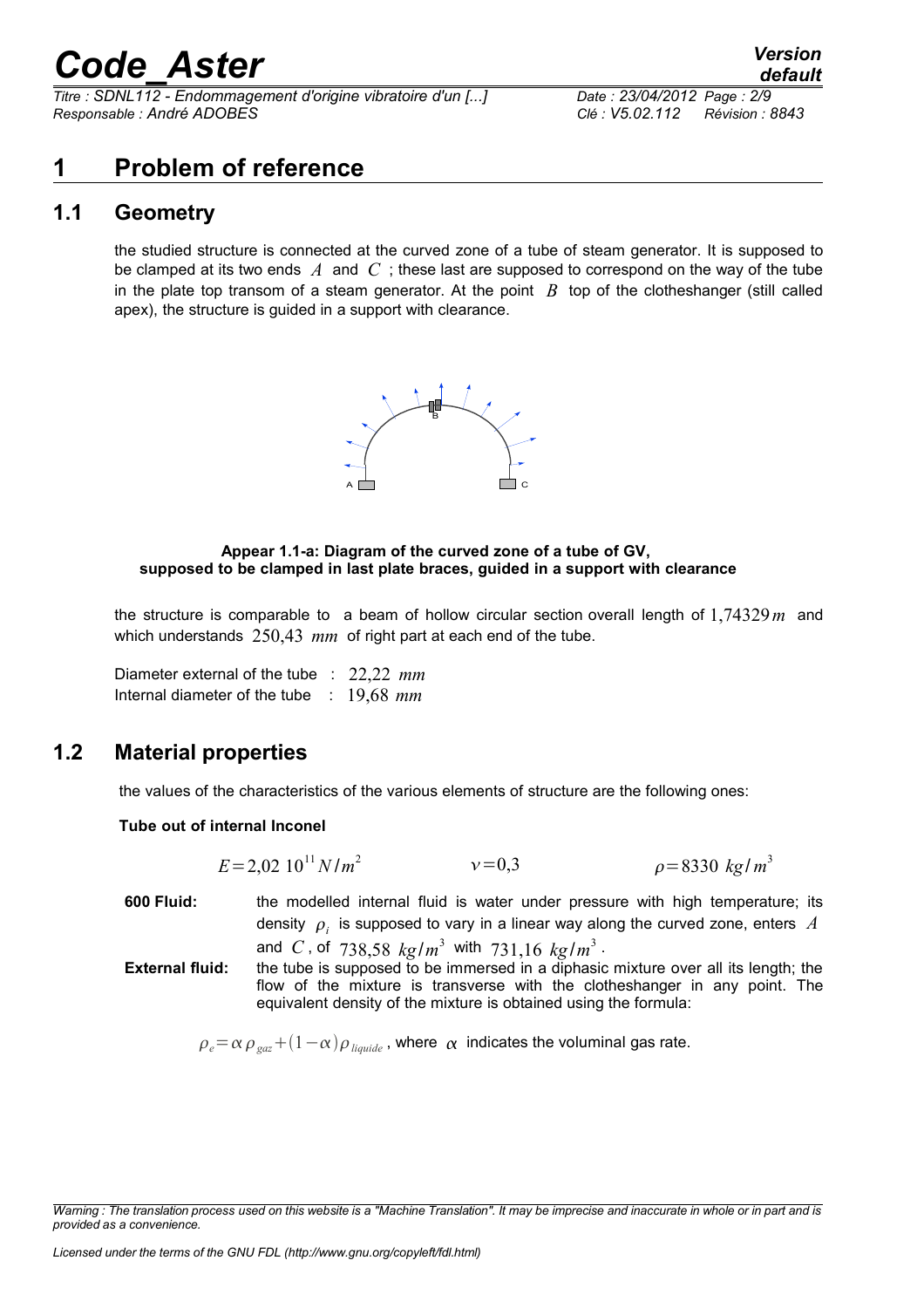*Titre : SDNL112 - Endommagement d'origine vibratoire d'un [...] Date : 23/04/2012 Page : 3/9 Responsable : André ADOBES Clé : V5.02.112 Révision : 8843*

*default*

This density seems being understood enters  $84 \, kg/m^3$  and  $150 \, kg/m^3$ . A density equivalent is allotted to the dynamic system during the computation of its fluid modal base at rest; this equivalent density includes the density of the internal fluid, that of structure and that fluid external; the inertial effect of this last is evaluated via a coefficient of added mass.

#### **1.3 Boundary conditions and loadings**

the structure is embedded at the points *A* and *C* . A support with clearance is positioned at the point *B* (  $jeu=1,20$  *mm* ). A random loading distributed, transverse on the tube, is imposed on  $(A-C)$ . This loading is defined, on the one hand using a profile velocity along the excited zone, and on the other hand using an adimensional spectrum of excitation.

#### **1.4 Initial conditions**

the tube is initially at rest, which results in null displacements and velocities at initial time.

#### **2 Reference solution**

#### **2.1 Method of calculating used for the reference solution**

See references [bib1], [bib2] and documentation of *Code\_Aster* on the algorithms of dynamic computation in nonlinear with shocks.

#### **2.2 Results of reference**

In the absence of experimental results available, only the NON-regression of the results is tested.

#### **2.3 Bibliographical references**

1.N. GAY: "Software FLUSTRU, version 3.0.1, Note of principle - GAY

2.HT-32/97/014/A.N., S. GRANGER: "Presentation of a method of the coupling fluid-elastic in nonlinear mode", HT - 32/94/015/A.

*Warning : The translation process used on this website is a "Machine Translation". It may be imprecise and inaccurate in whole or in part and is provided as a convenience.*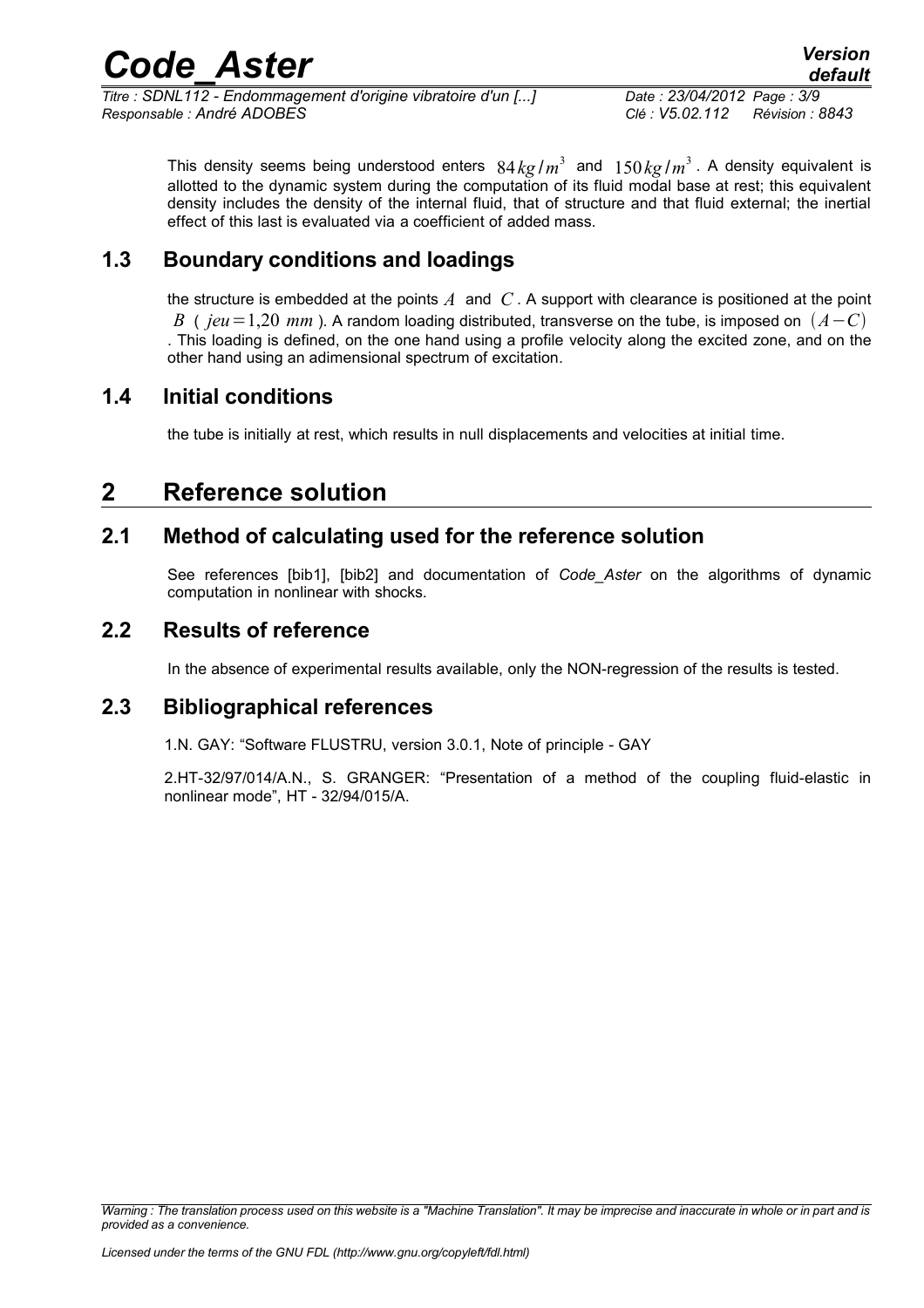*Titre : SDNL112 - Endommagement d'origine vibratoire d'un [...] Date : 23/04/2012 Page : 4/9 Responsable : André ADOBES Clé : V5.02.112 Révision : 8843*

#### **3 Modelization A**

#### **3.1 Characteristic of the modelization**

the geometrical and material properties of the model are those presented higher. The tube is modelled using beam elements right of Timoshenko:  $POU/DT$ . It is broken up into 60 elements distributed out of six sections.

The nodes *A* and *C* are blocked in the directions *x* , *y* and *z* in translation and rotation.

The damping of fluid structure at rest is of 0,4999%.

#### **3.2 Characteristics of the mesh**

the nombre total of nodes used for this mesh is of 61. Meshes are 60 and of type SEG2. Mesh file is written with the Aster format .

#### **3.3 Stages of computation**

the profile rate of flow and the parameters taking into account fluid-structure coupling are defined using operators DEFI\_FONC\_FLUI and DEFI\_FLUI\_STRU. One taking into account calculates the modal parameters of structure in the forces fluid-elastics using operator CALC FLUI STRU. The definition of the random excitation is carried out by calling upon operator DEFI\_SPEC\_TURB. The excitation is projected on modal base using operator PROJ SPEC BASE. The inter-spectrums of modal response are calculated using operator DYNA\_SPEC\_MODAL. One from of deduced the auto-spectrums from displacement to the nodes by calling upon operator REST\_SPEC\_PHYS.

*Warning : The translation process used on this website is a "Machine Translation". It may be imprecise and inaccurate in whole or in part and is provided as a convenience.*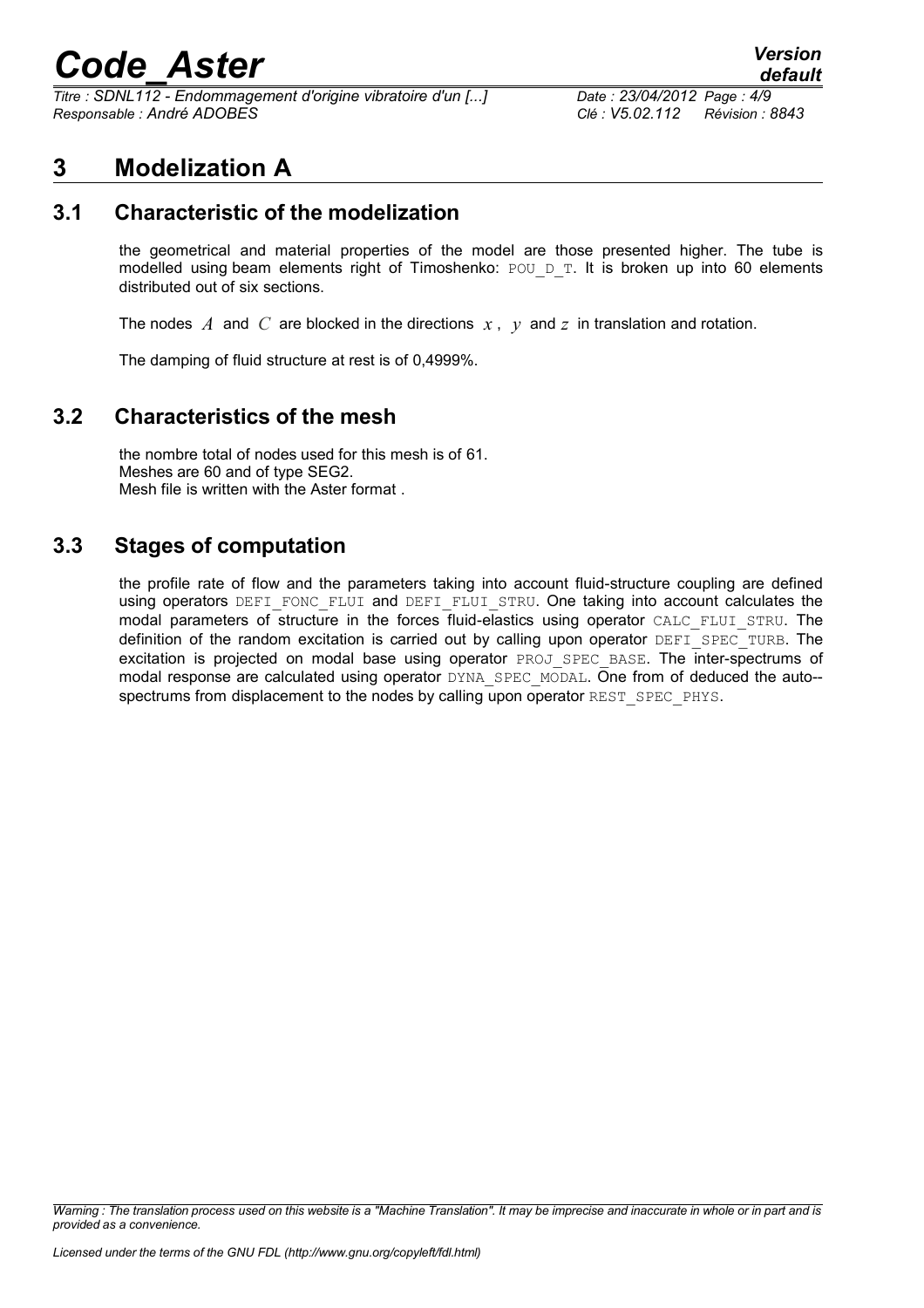*Titre : SDNL112 - Endommagement d'origine vibratoire d'un [...] Date : 23/04/2012 Page : 5/9 Responsable : André ADOBES Clé : V5.02.112 Révision : 8843*

### **4 Results of the modelization A**

#### **4.1 Values tested**

the tests ensure non regression code and relate to eigenfrequencies, reduced damping and the RMS in displacement.

#### **4.2 Remarks**

The computation is carried out with 4 modes and only one rate of flow of 4.811 *m*/*s* .

*Warning : The translation process used on this website is a "Machine Translation". It may be imprecise and inaccurate in whole or in part and is provided as a convenience.*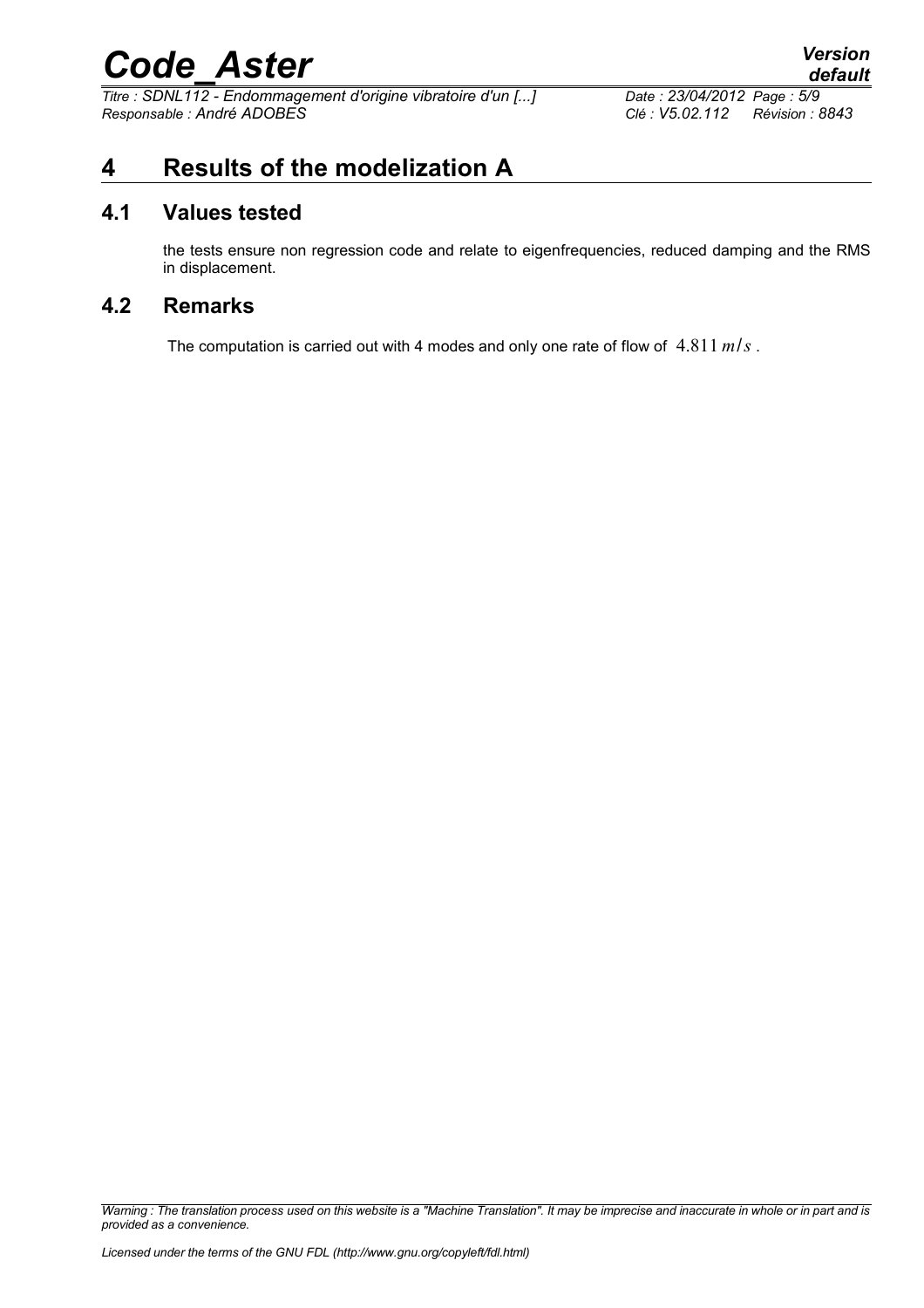*Titre : SDNL112 - Endommagement d'origine vibratoire d'un [...] Date : 23/04/2012 Page : 6/9 Responsable : André ADOBES Clé : V5.02.112 Révision : 8843*

#### **5 Modelization B**

#### **5.1 Characteristic of the modelization**

the geometrical and material properties of the model are those presented higher. The tube is modelled using beam elements right of Timoshenko:  $POU/DT$ . It is broken up into 60 elements distributed out of six sections.

The nodes *A* and *C* are blocked in the directions *X* , *Y* and *Z* in translation and rotation.

The damping out of fluid at rest of structure is of 0,4999%.

#### **5.2 Characteristics of the mesh**

the nombre total of nodes used for this mesh is of 61. Meshes are 60 and of type SEG2. Mesh file is written with the Aster format .

#### **5.3 Stages of computation**

the profile rate of flow and the parameters taking into account fluid-structure coupling are defined using operators FONC\_FLUI\_STRU and DEFI\_FLUI\_STRU.

- One calculates the modal parameters of water structure at rest using operator MODE\_ITER\_SIMULT.
- One taking into account calculates the modal parameters of structure in the elastic forces fluid - using operator CALC\_FLUI\_STRU.
- The definition of the random excitation is carried out by calling upon operator DEFI SPEC TURB. The excitation is projected on modal base using operator PROJ SPEC BASE.
- One calculates the random excitations over one determined period, by means of operator GENE\_FONC\_ALEA.
- For temporal computation, one recovers the forcing functions and one uses the temporal integration method by the integral method established in operator DYNA\_VIBRA. This computation makes it possible to study the nonlinear dynamic response of a tube of steam generator subjected to an external flow.
- The operator of postprocessing used in order to evaluate the fatigue of the tube is then POST\_FATIGUE.

*Warning : The translation process used on this website is a "Machine Translation". It may be imprecise and inaccurate in whole or in part and is provided as a convenience.*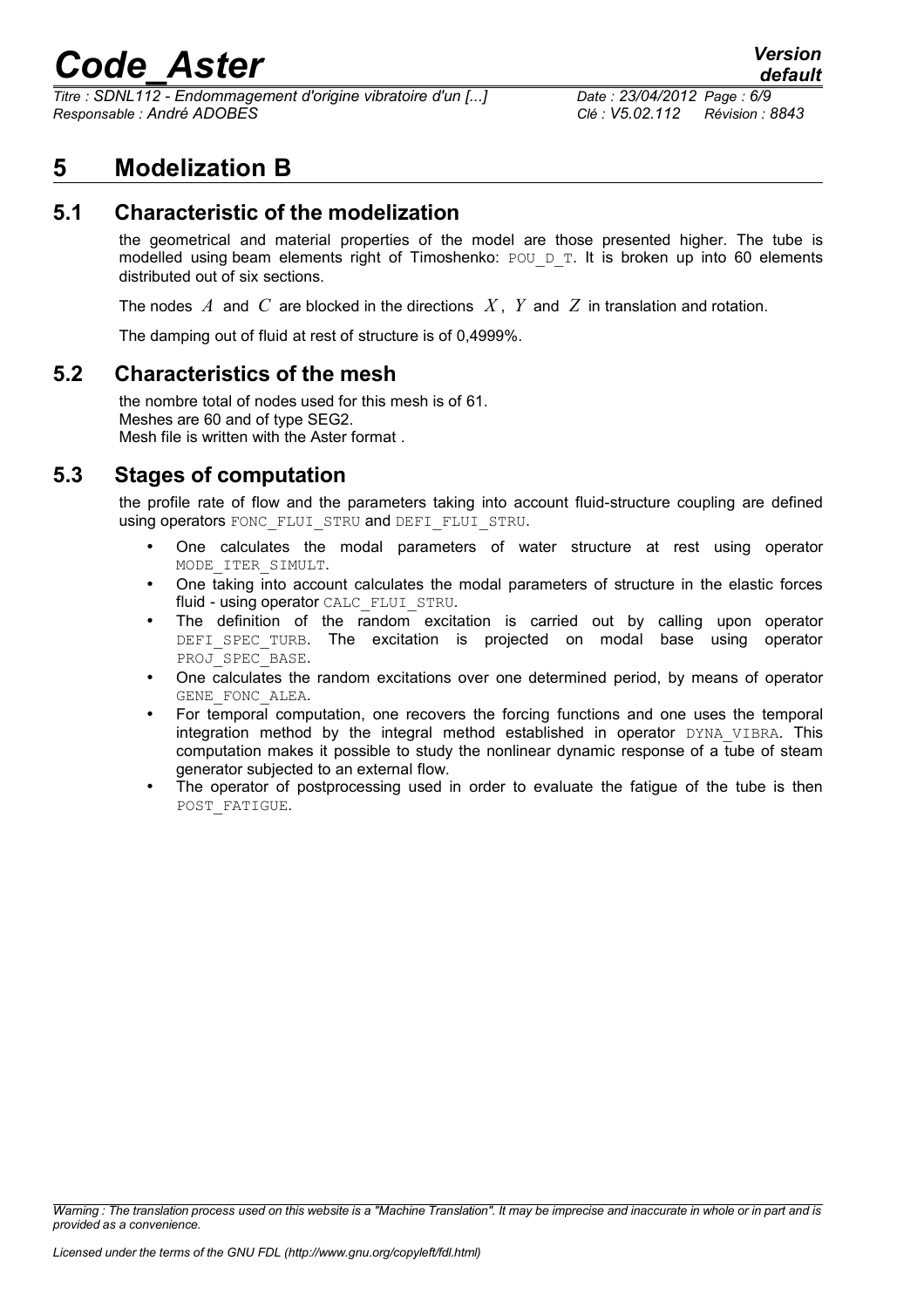*Titre : SDNL112 - Endommagement d'origine vibratoire d'un [...] Date : 23/04/2012 Page : 7/9 Responsable : André ADOBES Clé : V5.02.112 Révision : 8843*

#### **6 Results of the modelization B**

#### **6.1 Values tested**

the tests ensure non regression code and relate to displacements like on the office plurality of the damages.

#### **6.2 Remarks**

The computation is carried out with 4 modes over a total period of simulation of 1 second. It is carried out for only one rate of flow ( 4,811 *m*/*s* ) per direct integration with the integral method. The values tested are the damage and interval RMS of displacement for 1 and 100 cycles at the node of shock. The computing time and the number of pullings making it possible to define the excitation, are too weak to obtain a suitable average statistical representation random phenomenon. Therefore this case test constitutes only one case test of NON-regression. To obtain more representative mean values, it is enough to lengthen the period of computation and the number of pullings.

*Warning : The translation process used on this website is a "Machine Translation". It may be imprecise and inaccurate in whole or in part and is provided as a convenience.*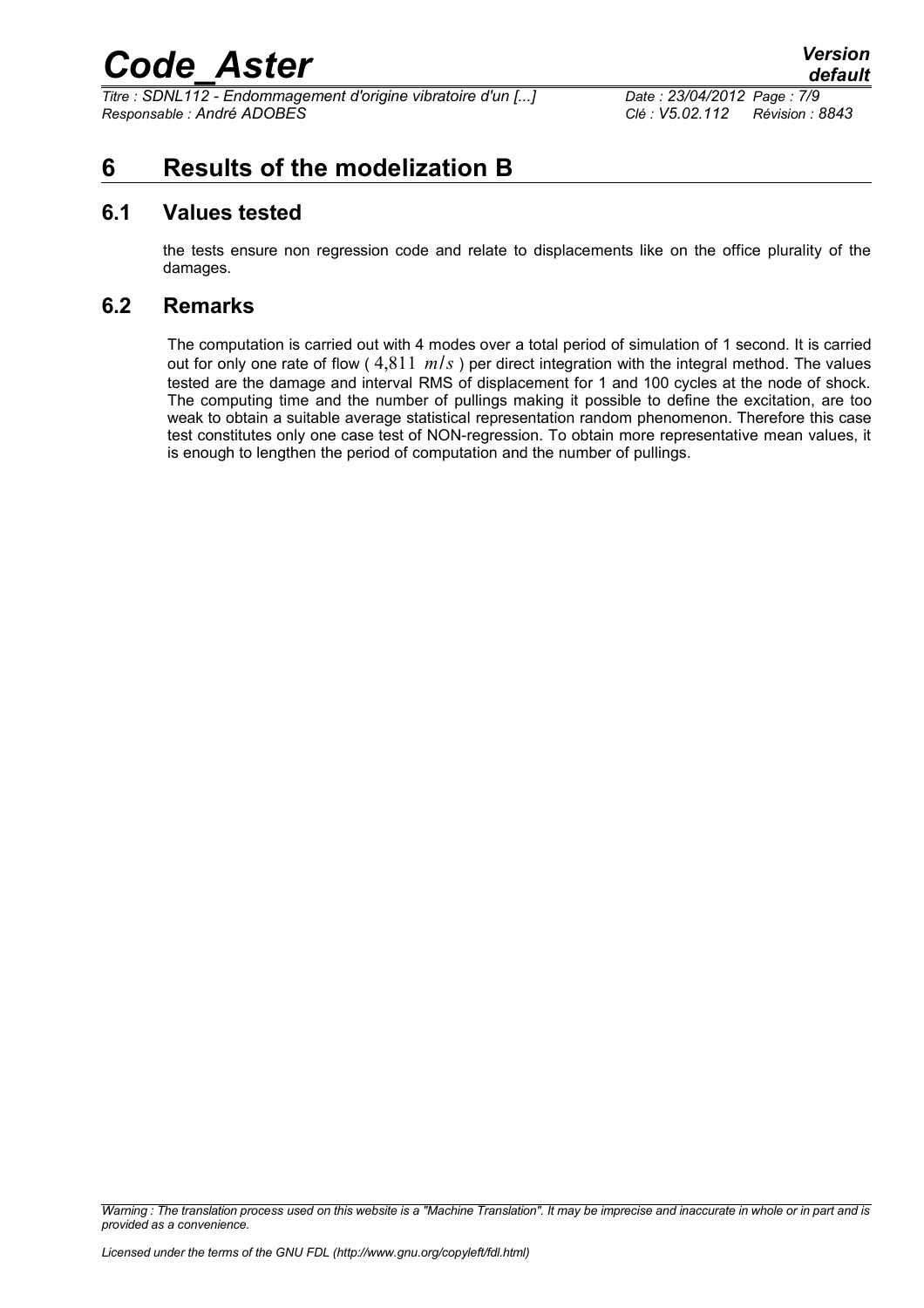*Titre : SDNL112 - Endommagement d'origine vibratoire d'un [...] Date : 23/04/2012 Page : 8/9 Responsable : André ADOBES Clé : V5.02.112 Révision : 8843*

#### **7 Modelization C**

#### **7.1 Characteristic of the modelization**

the tube is modelled using beam elements right of Timoshenko:  $POU\_D_T$ . It is broken up into 60 elements distributed out of six sections.

The nodes *A* and *C* are blocked in the directions *X* , *Y* and *Z* in translation and rotation.

The damping out of fluid at rest is of 0,4999%.

#### **7.2 Characteristics of the mesh**

the nombre total of nodes used for this mesh is of 61. Meshes are 60 and of type SEG2. Mesh file is written with the Aster format .

#### **7.3 Stages of computation**

the profile rate of flow and the parameters taking into account fluid-structure coupling are defined using operators FONC\_FLUI\_STRU and DEFI\_FLUI\_STRU.

- One calculates the modal parameters of water structure at rest using operator MODE\_ITER\_SIMULT.
- One taking into account calculates the modal parameters of structure in the elastic forces fluid - using operator CALC\_FLUI\_STRU.
- The definition of the random excitation is carried out by calling upon operator DEFI SPEC TURB. The excitation is projected on modal base using operator PROJ SPEC BASE.
- One calculates the random excitations over one determined period, by means of operator GENE FONC ALEA.
- For temporal computation, one recovers the forcing functions and one uses the temporal integration method by the integral method established in operator DYNA VIBRA. This computation makes it possible to study the nonlinear dynamic response of a tube of steam generator subjected to an external flow.
- The operator of postprocessing used in order to evaluate the wear of the tube is then POST\_USURE.

*Warning : The translation process used on this website is a "Machine Translation". It may be imprecise and inaccurate in whole or in part and is provided as a convenience.*